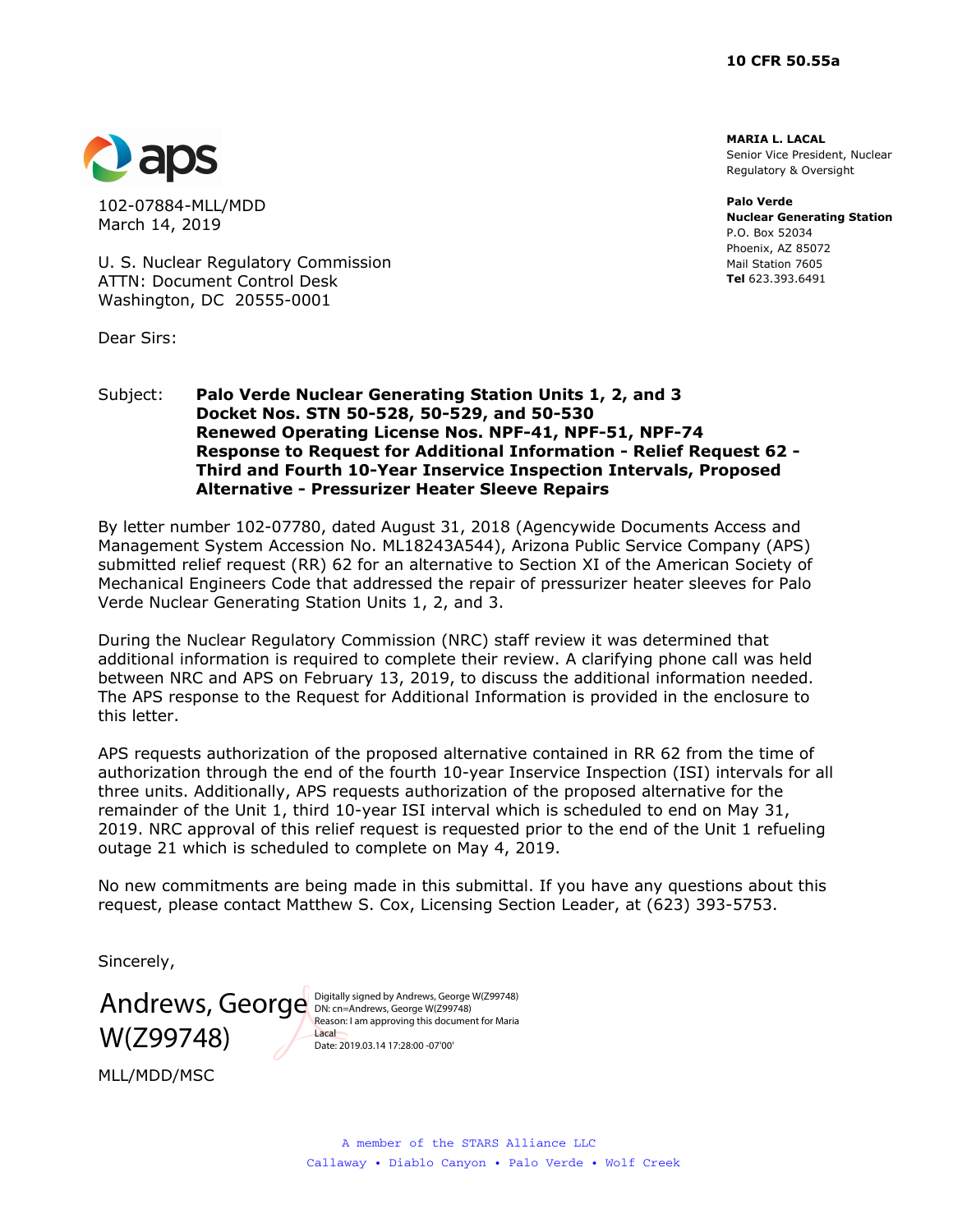102-07884-MLL/MDD ATTN: Document Control Desk U. S. Nuclear Regulatory Commission Response to Request for Additional Information - RR 62, Third and Fourth 10-Year Inservice Inspection Intervals, Proposed Alternative - Pressurizer Heater Sleeve Repairs Page 2

- Enclosure: Response to Request for Additional Information Relief Request 62, Third and Fourth 10-Year Inservice Inspection Intervals, Proposed Alternative - Pressurizer Heater Sleeve Repairs
- cc: S. A. Morris NRC Region IV Regional Administrator
	- S. P. Lingam NRC NRR Project Manager for PVNGS
	- C. A. Peabody NRC Senior Resident Inspector for PVNGS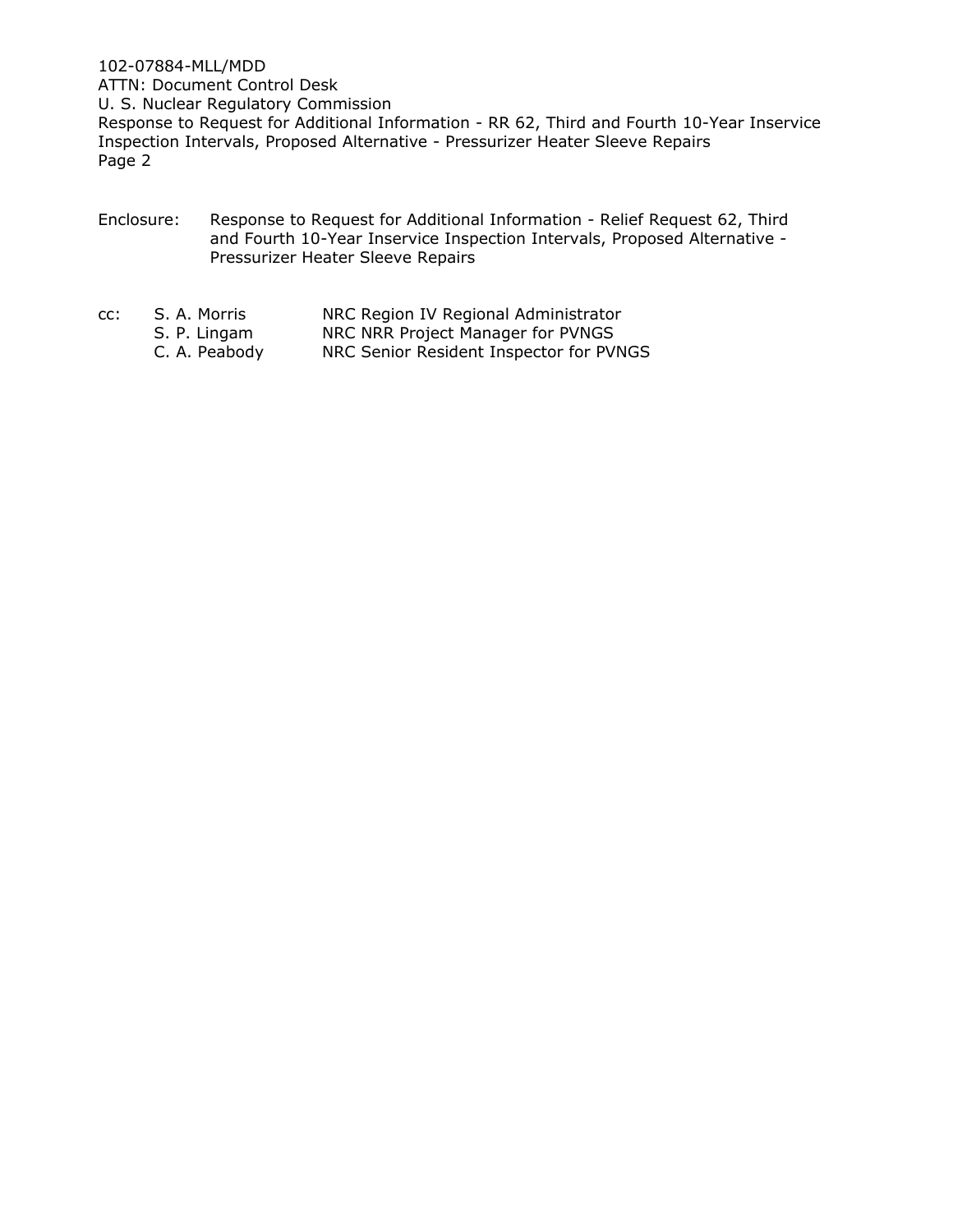## **ENCLOSURE**

# **Response to Request for Additional Information**

# **Relief Request 62**

**Third and Fourth 10-Year Inservice Inspection Intervals, Proposed Alternative - Pressurizer Heater Sleeve Repairs**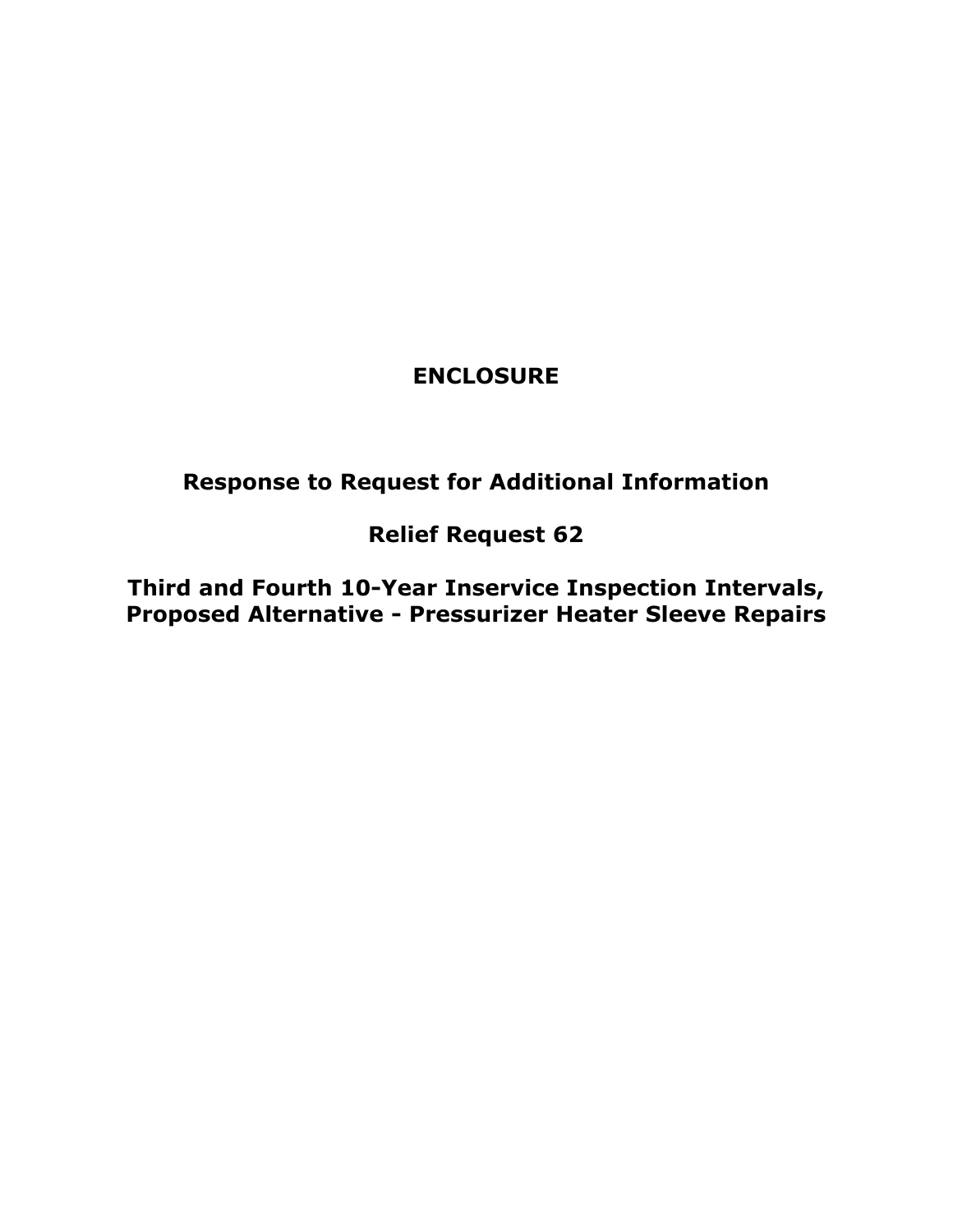### **Enclosure Response to Request for Additional Information - Relief Request 62 Third and Fourth 10-Year Inservice Inspection Intervals, Proposed Alternative Pressurizer Heater Sleeve Repairs**

10 CFR 50.55a Relief Request Number 62 Response to Request for Additional Information Proposed Alternative in Accordance with 10 CFR 50.55a(z)(1) Third and Fourth 10-Year Inservice Inspection (ISI) Interval Pressurizer Heater Sleeve Repairs

By letter number 102-07780, dated August 31, 2018 [Agencywide Documents Access and Management System (ADAMS) Accession No. ML18243A544], Arizona Public Service Company (APS), submitted relief request (RR) 62 for an alternative to Section XI of the American Society of Mechanical Engineers Code that addressed the repair of pressurizer heater sleeves for Palo Verde Nuclear Generating Station (PVNGS) Units 1, 2, and 3.

The Nuclear Regulatory Commission (NRC) staff has reviewed RR 62 and determined that additional information is required in order to complete the review. A clarifying phone call was held between NRC and APS on February 13, 2019, to discuss the additional information needed. The APS response is provided after each NRC RAI.

#### NRC MPHB-RAI-1:

The licensee requested the proposed alternative at PVNGS, Units 1, 2, and 3 for the third and fourth 10-year inservice inspection (ISI) intervals. However, Units 2 and 3 are currently in the fourth 10-year ISI interval and Unit 1 will begin the fourth 10-year ISI interval on June 1, 2019. The licensee has requested its proposed alternative in accordance with Title 10 of the Code of Federal Regulations (10 CFR) Part 50, Section 50.55a(z)(1). However, Section 10 CFR 50.55a(z) states, in part, "A proposed alternative must be submitted and authorized prior to implementation." Therefore, the NRC staff would be unable to approve a proposed alternative, in accordance with 10 CFR 50.55a(z), for the third interval at Units 2 and 3, and all but the remainder of the third interval for Unit 1. The NRC staff requests that the licensee modify the proposed alternative to be consistent with 10 CFR 50.55a(z).

#### APS Response:

In accordance with 10 CFR 50.55a(z), APS requests authorization of the proposed alternative contained in RR 62 from the time of NRC approval through the end of the fourth 10-year ISI intervals for all three units. The fourth 10-year ISI intervals are currently scheduled as follows:

Fourth ISI interval for Unit 1 - June 1, 2019 to July 17, 2028 Fourth ISI interval for Unit 2 - November 1, 2018 to October 31, 2028 Fourth ISI interval for Unit 3 - June 1, 2018 to January 10, 2028

Additionally, APS requests authorization of the proposed alternative for the remainder of the Unit 1, third 10-year ISI interval which is scheduled to end on May 31, 2019.